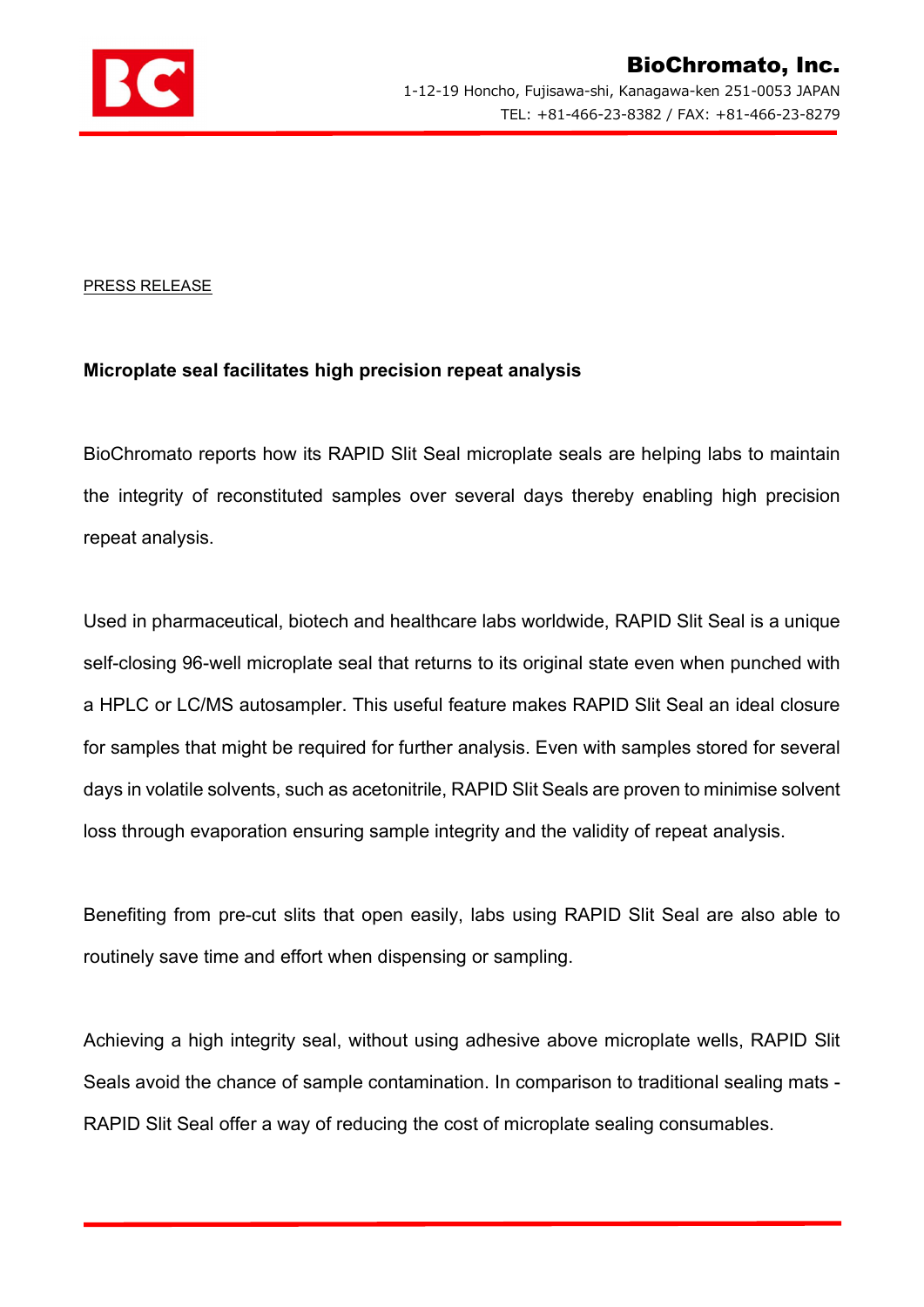

For further information about RAPID Slit Seal please visit https://biochromato.com/plate-andseals/slit-seal/ or contact BioChromato Inc. on +81-466-23-8382 / enquiries@bicr.co.jp.

Founded in 1983, BioChromato Inc is a respected Japanese manufacturer of unique highquality products for chemical laboratories. Through its team of experienced technical experts and network of specialist distributors - BioChromato's aim is to enhance the efficiency of research and development through its development of problem-solving laboratory instruments and consumables.

MAY 2022 Biochromatopr25.doc